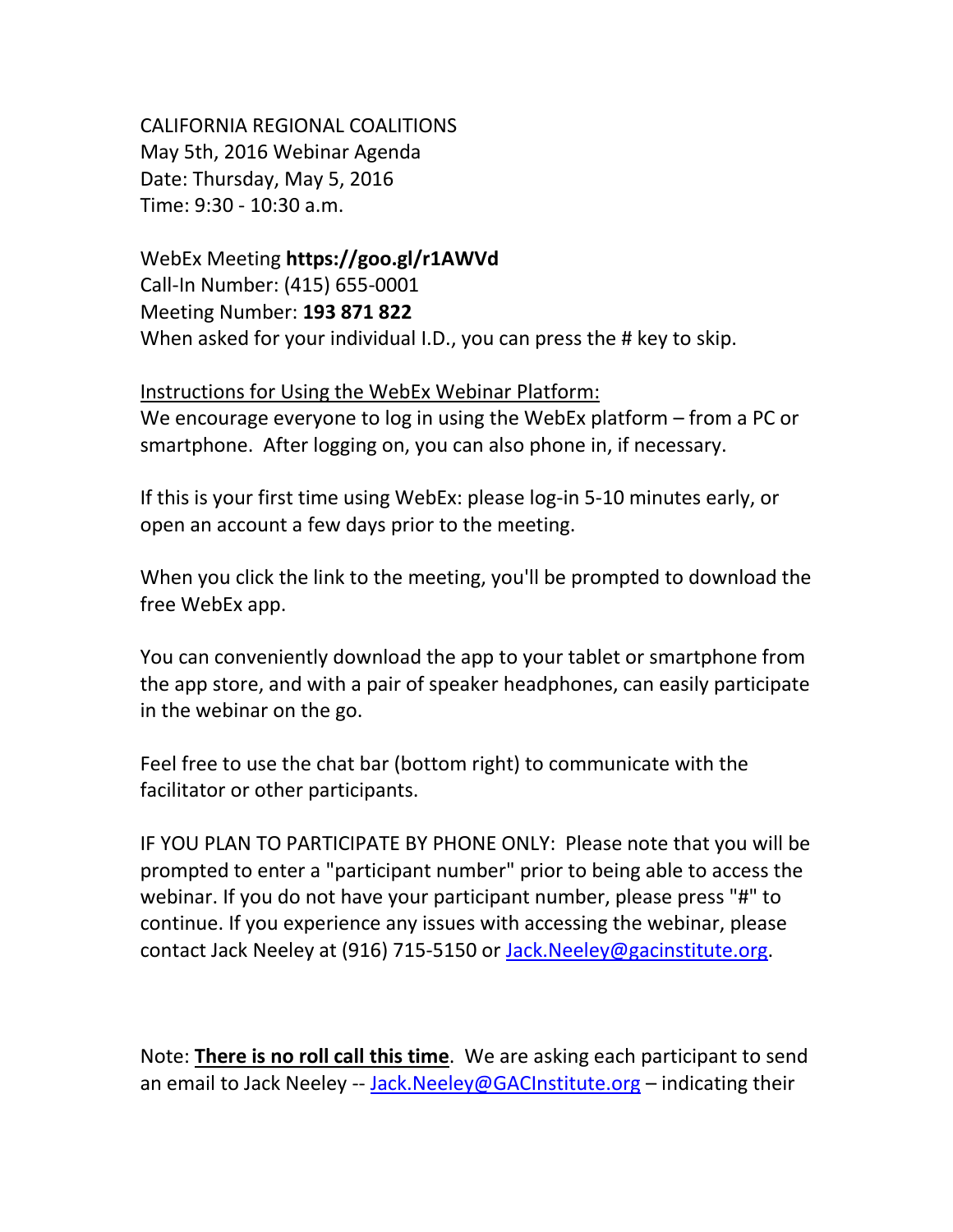participation. Coalition team leaders may want to ensure that all their participants get this message.

## AGENDA

9:30 a.m. **Welcome and Webinar Details**, Sue North, GACI

- We are encouraging everyone to log in through WebEx (PC or smart phone)
- No roll call this month: please send email to Jack Neeley indicating that you are participating, [jack.neeley@gacinstitute.org](mailto:jack.neeley@gacinstitute.org) Thank you.

9:35 a.m. **Housing and HCBS**, Sue North (Moderator) Maya Altman, Chief Executive Officer, Health Plan of San Mateo

**Ms. Altman has prepared slides for her presentation.** They are attached to this agenda in the same email.

**Please read this profile about San Mateo in advance of the webinar**: <http://www.chcs.org/media/HPSM-CCS-Pilot-Profile-032916.pdf>

Three more sources of information about housing policy and HCBS: [http://www.chcf.org/publications/2016/02/supportive-housing-chronically](http://www.chcf.org/publications/2016/02/supportive-housing-chronically-homeless)[homeless](http://www.chcf.org/publications/2016/02/supportive-housing-chronically-homeless) This is a national review of state strategies

[https://www.usich.gov/news/new-technical-assistance-efforts-poised-to](https://www.usich.gov/news/new-technical-assistance-efforts-poised-to-help-states-end-chronic-homelessness?utm_source=March+10+News+from+USICH&utm_campaign=March+11+News+from+USICH&utm_medium=email)[help-states-end-chronic-](https://www.usich.gov/news/new-technical-assistance-efforts-poised-to-help-states-end-chronic-homelessness?utm_source=March+10+News+from+USICH&utm_campaign=March+11+News+from+USICH&utm_medium=email)

[homelessness?utm\\_source=March+10+News+from+USICH&utm\\_campaign](https://www.usich.gov/news/new-technical-assistance-efforts-poised-to-help-states-end-chronic-homelessness?utm_source=March+10+News+from+USICH&utm_campaign=March+11+News+from+USICH&utm_medium=email) [=March+11+News+from+USICH&utm\\_medium=email](https://www.usich.gov/news/new-technical-assistance-efforts-poised-to-help-states-end-chronic-homelessness?utm_source=March+10+News+from+USICH&utm_campaign=March+11+News+from+USICH&utm_medium=email) This is a summary of a new Medicaid-Housing Agency partnership in which California is one of eight participating states

[http://asmdc.org/members/a17/news-room/video](http://asmdc.org/members/a17/news-room/video-gallery/assemblymember-chiu-unveils-plan-to-address-housing-affordability-crisis-alleviate-poverty)[gallery/assemblymember-chiu-unveils-plan-to-address-housing](http://asmdc.org/members/a17/news-room/video-gallery/assemblymember-chiu-unveils-plan-to-address-housing-affordability-crisis-alleviate-poverty)[affordability-crisis-alleviate-poverty](http://asmdc.org/members/a17/news-room/video-gallery/assemblymember-chiu-unveils-plan-to-address-housing-affordability-crisis-alleviate-poverty) Recent press conference where Assembly Democrats unveiled a \$1.3 billion housing proposal.

~10:00 a.m. **Update from The SCAN Foundation** (TSF)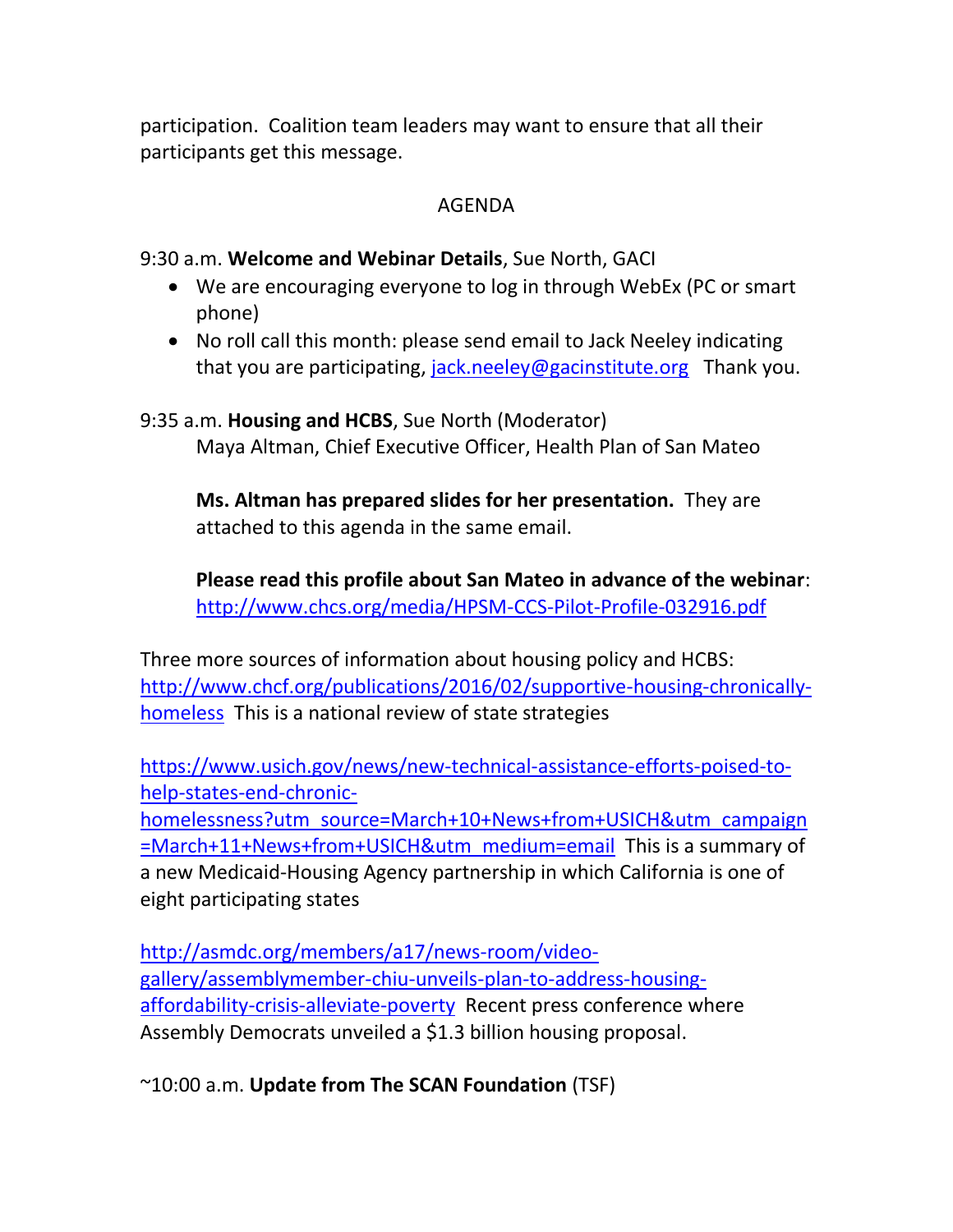Kali Peterson, Program Officer, The SCAN Foundation

~10:10 a.m. Reports/ Updates from Regional Coalitions: San Diego LTC Integration Project, Jenel Lim, [Jenel.Lim@sdcounty.ca.gov](mailto:Jenel.Lim@sdcounty.ca.gov) Senior Coalition of Stanislaus County, Dianna Olsen, [dolsen8333@aol.com](mailto:dolsen8333@aol.com) Contra Costa Advisory Council on Aging, Debbie Toth,

[dtoth@rsnc-centers.org](mailto:dtoth@rsnc-centers.org)

Time permitting: **Update from the California Collaborative for Long Term Services and Supports**, Jack Hailey, GACI

10:30 a.m. Meeting Adjourns

Calendar Notes:

This year's Regional Coalition Webinars are scheduled for the first Thursday of each month from 9:30 - 10:30 am, with the exception of June and September.

Please see the schedule below: Webinar Date Regional Coalition Sharing/ Report-Out Schedule

July 7th Aging Services Collaborative of Santa Clara County Senior Services Coalition of Alameda County Central Coast LTSS Coalition

August 4th Central Valley LTSS Coalition Ventura County Hospital to Home Alliance San Francisco Long Term Care Coordinating County

October 6th Diversability Advocacy Network (Chico) Inland Empire LTSS Coalition Los Angeles Aging Advocacy Coalition

November 3rd